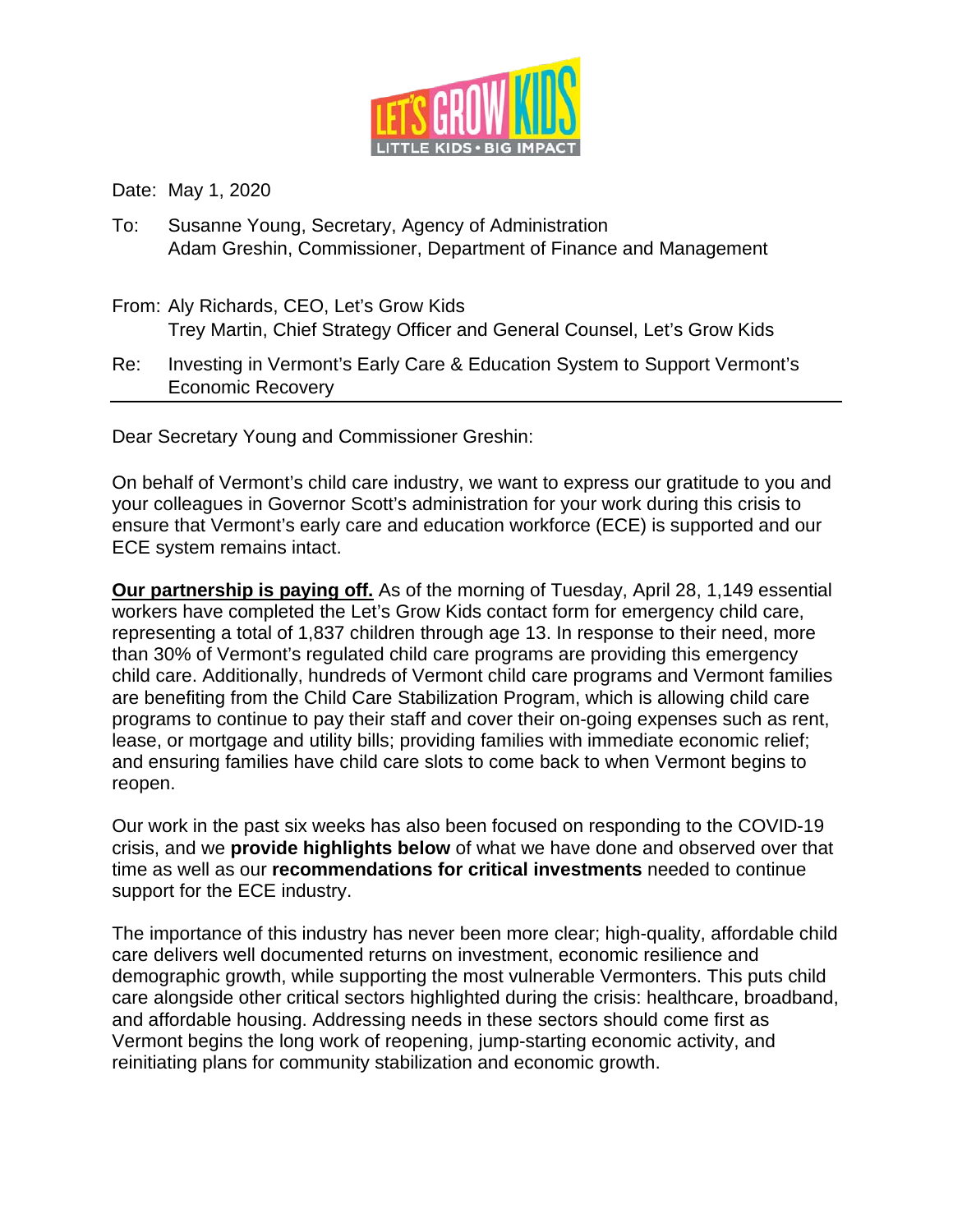To that end, we urge policymakers to get a jump on the Governor's vision of cradle-tocareer by increasing investments in child care (as well as higher education) by prioritizing CARES Act spending for the child care industry over the next seven months to support parents and ECE programs. The investments outlined below are necessary expenditures due to the public health emergency and not accounted for in the state's current budget, which would qualify them as possible CARES Act expenses according to the April 22<sup>nd</sup> federal CRF guidance.

## LGK's Role in COVID-19 Child Care Response

Let's Grow Kids has been working alongside the State from the beginning of this crisis. Vermont was the first state in the nation to commit to ensuring that child care programs are ready to reopen when the time is right and it is safe to do so.

The two key components of LGK's response to the crisis are:

- **Supporting emergency child care for essential workers***.* This has included connecting essential workers with the care they need, working with businesses to source and package supplies to child care programs offering emergency child care (such as PPE, thermometers, cleaning supplies, and toilet paper), and partnering with the state to help connect essential workers with informal care, including utilizing UVM medical students for in-home care.
- **Making sure Vermont's early care and education system is able to survive this crisis***.* The National Association for the Education of Young Children estimated that the child care industry would have lost nearly 50% of child care businesses across the country in the first two weeks of the crisis absent state or federal intervention. Fortunately, this hasn't been the case in Vermont. We've worked with the state to help support the creation of the Child Care Stabilization Program, which set a standard for the nation and which means that the child care system will be able to bounce back more quickly in Vermont. We have worked to digest and communicate guidance coming from the Administration into accessible language for parents, providers, and businesses on our website [\(www.letsgrowkids.org/coronavirus\)](http://www.letsgrowkids.org/coronavirus).

## Recommendations for Economic Recovery Investments in Vermont's Early Care & Education System

Vermont has emerged as a national leader in early care and education response during the COVID-19 crisis. As we look forward to recovery, we have the opportunity to continue to lead. The fact is, in order for our economy to reopen we must have a solid early care and education infrastructure or we risk additional economic and social harm. Federal funding from the CARES Act and subsequent legislation offers an opportunity for Vermont to invest in supports that will strengthen the early care and education system immediately and over the long term. Here are our recommendations about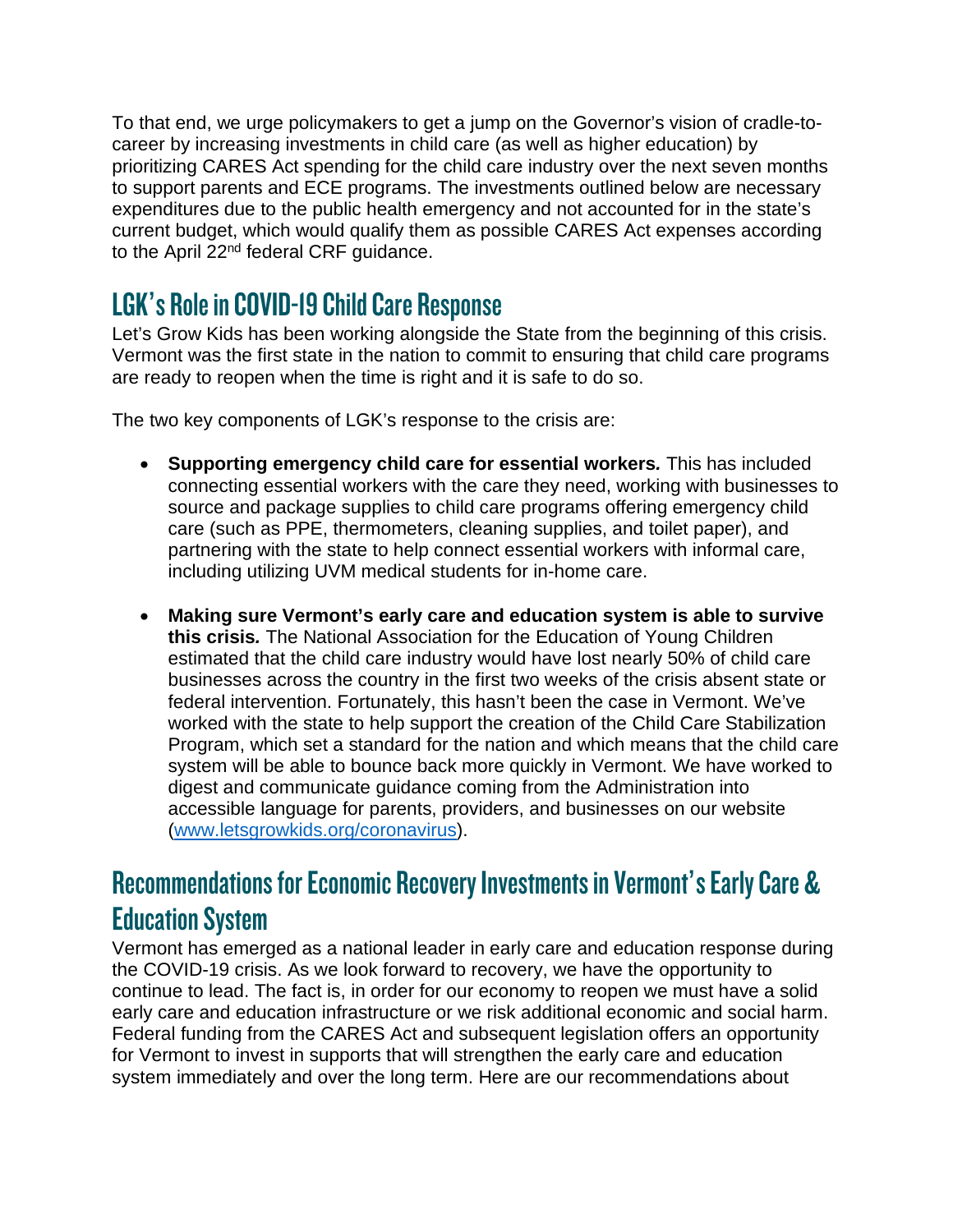where federal funds will best strengthen the early care and education system in three key areas:

**1. Make crucial investments in Vermont's early care and education system infrastructure.**

The IT system that currently supports Vermont's early care and education system and the state's Child Care Financial Assistance Program (CCFAP) is outdated, and therefore a major barrier to the kind of innovation and change needed to transform our child care system. In recent weeks, the IT system has made it much more difficult for the state to perform necessary functions to respond to the crisis, such as identifying child care programs willing to serve essential personnel children and getting stabilization payments out to providers. With a \$6 million, one-time investment through CARES Act funds, the state can purchase and implement a new IT system to effectively administer Vermont's ECE system through the COVID-19 recovery period and beyond. Although the state allocated one-time funds last year to plan for a new IT system, funding has not yet been appropriated to purchase and implement, and this is a key action that must be "taken to respond to the public health emergency" as outlined in CRF guidance.

- **2. Fund early educator supports needed to keep the field healthy, strong, and able to support the broader Vermont workforce in returning to work safely.**  Vermont's Child Care Stabilization Program has offered concrete supports to many of our state's early childhood educators. However, early educators will continue to be at high risk for exposure to COVID-19 as the economy reopens. Recognizing that Vermont already had a shortage of qualified early educators before the health crisis, additional concrete supports will be needed during the economic recovery period to ensure these individuals are adequately compensated and supported. Vermont's economic recovery relies on the availability of child care, and thus a strong early childhood education workforce.
	- **Continuing wage supplements for early childhood educators.** Early childhood educators support every other workforce, and yet they are some of the lowest paid workers in our state. The state has been providing additional funding for programs providing emergency care, some of which has been passed on to child care workers as wage supplements. Supplemental wage supports should continue for all early educators who will be working in difficult conditions in the coming months during the ongoing pandemic. These supplements are necessary expenditures due to the public health emergency, and not accounted for in current state budgets. We have previously estimated a wage supplement program to cost around \$12 million annually; the actual cost would depend on the level of wage support and the duration of payments as the pandemic continues.
	- **Robust investments in early childhood teacher education, training, and professional development**. Scholarships for early educators and a